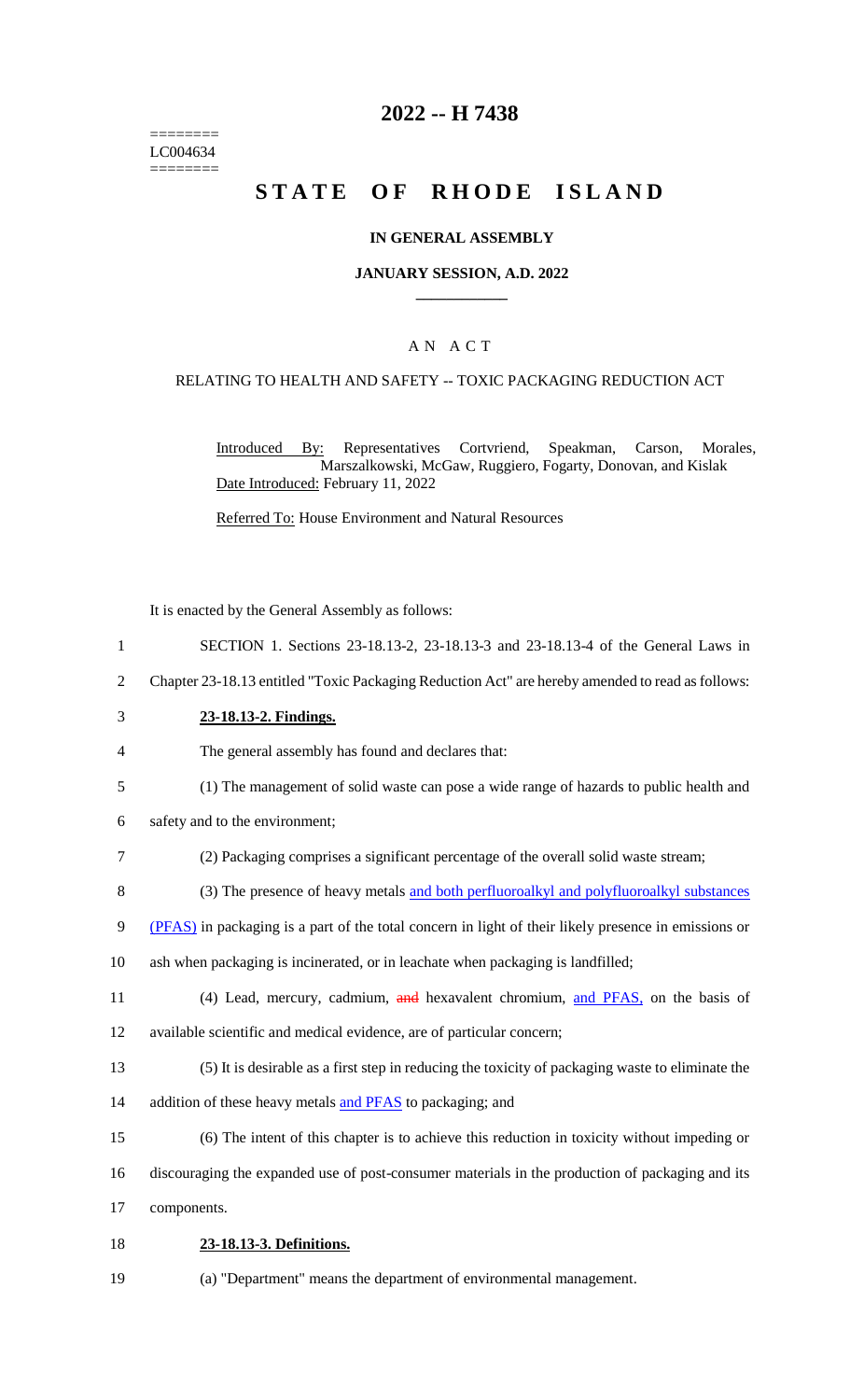- (b) "Distribution" means the practice of taking title to a package(s) or packaging component(s) for promotional purposes or resale. Persons involved solely in delivering a package(s) or packaging component(s) on behalf of third parties are not considered distributors.
- (c) "Distributor" means any person, firm or corporation who takes title to goods purchased for resale.

 (d) "Food packaging" means any package or packaging component that is applied to or in 7 direct contact with any food or beverage.

 $\left(\frac{d}{e}\right)$  "Incidental presence" means the presence of a regulated metal as an unintended or

undesired ingredient of a package or packaging component.

 $\left(\frac{e}{f}(1)\right)$  "Intentional introduction <u>of regulated materials</u>" means the act of deliberately utilizing a regulated metal in the formation of a package or packaging component where its continued presence is desired in the final package or packaging component to provide a specific characteristic, appearance, or quality.

 (2) The use of a regulated metal as a processing agent or intermediate to impart certain chemical or physical changes during manufacturing, whereupon the incidental retention of a residue of a regulated metal in the final package or packaging component is neither desired nor deliberate, 17 is not considered intentional introduction for the purposes of this act chapter where the final package or packaging component is in compliance with § 23-18.13-4(c) of this chapter.

19 (3) The use of post-consumer recycled materials as feedstock for the manufacture of new packaging materials where some portion of the recycled materials may contain amounts of the regulated metals is not considered intentional introduction for the purposes of this chapter where the new package or packaging component is in compliance with § 23-18.13-4(c).

(g)(1) "Intentional introduction of PFAS" means deliberately utilizing PFAS in the

formulation of a package or packaging component where its continued presence is desired in the

final package or packaging component to provide a specific characteristic, appearance, or quality.

(2) The use of a regulated chemical as a processing agent, mold release agent or

intermediate is considered intentional introduction for the purposes of this chapter where the

28 regulated chemical is detected in the final package or packaging component.

29 (3) The use of post-consumer recycled materials as feedstock for the manufacture of new packaging materials, where some portion of the post-consumer package or packaging component may contain amounts of the regulated chemicals but is neither desired nor deliberate, is not considered intentional introduction for the purposes of this chapter where said final package or packaging component is in compliance with § 23-18.13-4(d). (The provisions of § 23-18.13- 3(g)(3), shall sunset on July 1, 2027).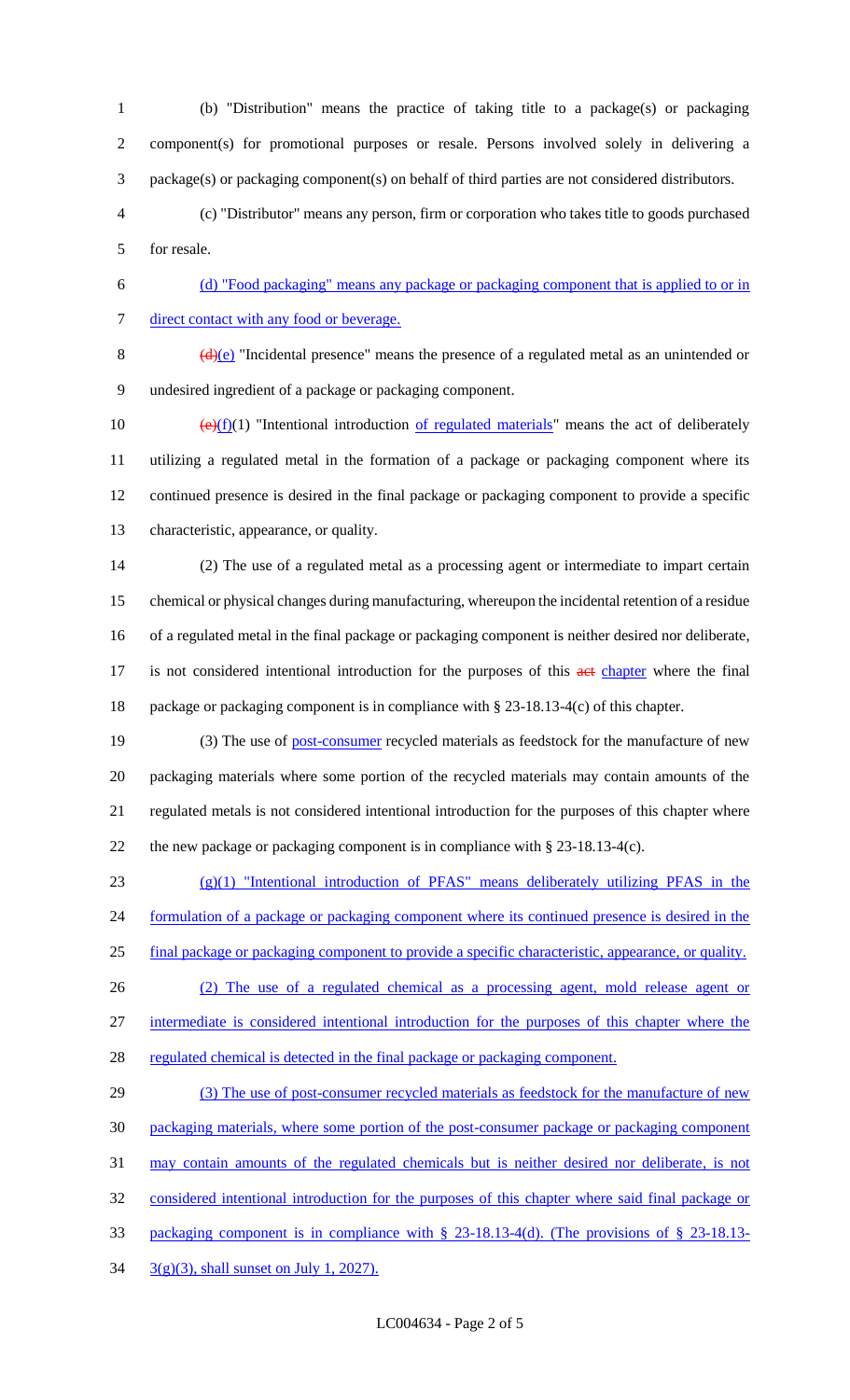(f)(h) "Manufacturer" means any person, firm, association, partnership, or corporation who sells, offers for sale, or offers for promotional purposes packages or packaging components which shall be used by any other person, firm, association, partnership, or corporation to package a product(s).

5  $\frac{g(x)}{g(x)}$  "Manufacturing" means physical or chemical modification of a material(s) to produce packaging or packaging components.

 (h)(j) "Package" means a container providing a means of marketing, protecting or handling a product and shall include a unit package, an intermediate package and a shipping container as defined in ASTM D996. "Package" also means and includes such unsealed receptacles as carrying cases, crates, cups, pails, rigid foil and other trays, wrappers and wrapping films, bags, and tubs.

 $\frac{(\mathbf{i}) (\mathbf{k})}{(\mathbf{k})}$  "Packaging component" means any individual assembled part of a package including, but not limited to, any interior or exterior blocking, bracing, cushioning, weatherproofing, exterior strapping, coatings, closures, inks and labels. Tin-plated steel that meets the American Society for Testing and Materials (ASTM) specification A-623 is considered a single package component. Electro-galvanized coated steel and hot-dipped coated galvanized steel that meets the ASTM specifications A-525 and A-879 shall be treated in the same manner as tin-plated steel.

- (l) "Perfluoroalkyl and polyfluoroalkyl substances" or "PFAS" means all members of the
- 18 class of fluorinated organic chemicals containing at least one fully fluorinated carbon atom.
- (m) "Post-consumer recycled material" means a material generated by households or by 20 commercial, industrial and institutional facilities in their role as end-users of the product that can

21 no longer be used for its intended purpose, including returns of material from the distribution chain.

Refuse-derived fuel or other material that is destroyed by incineration is not a recycled material.

(n) "Substitute material" means a material used to replace lead, cadmium, mercury,

24 hexavalent chromium, PFAS or other regulated chemical in a package or packaging component.

#### **23-18.13-4. Prohibition/Schedule for removal of incidental amounts.**

 (a) No package or packaging component shall be offered for sale or for promotional purposes by its manufacturer or distributor in the state, which includes, in the package itself or in any packaging component, inks, dyes, pigments, adhesives, stabilizers, or any other additives, any lead, cadmium, mercury or hexavalent chromium which has been intentionally introduced as an element during manufacturing or distribution as opposed to the incidental presence of any of these elements.

 (b) No product shall be offered for sale or for promotional purposes by its manufacturer or distributor in the state in a package which includes, in the package itself or in any of its packaging components, inks, dyes, pigments, adhesives, stabilizers, or any other additives, any lead, cadmium,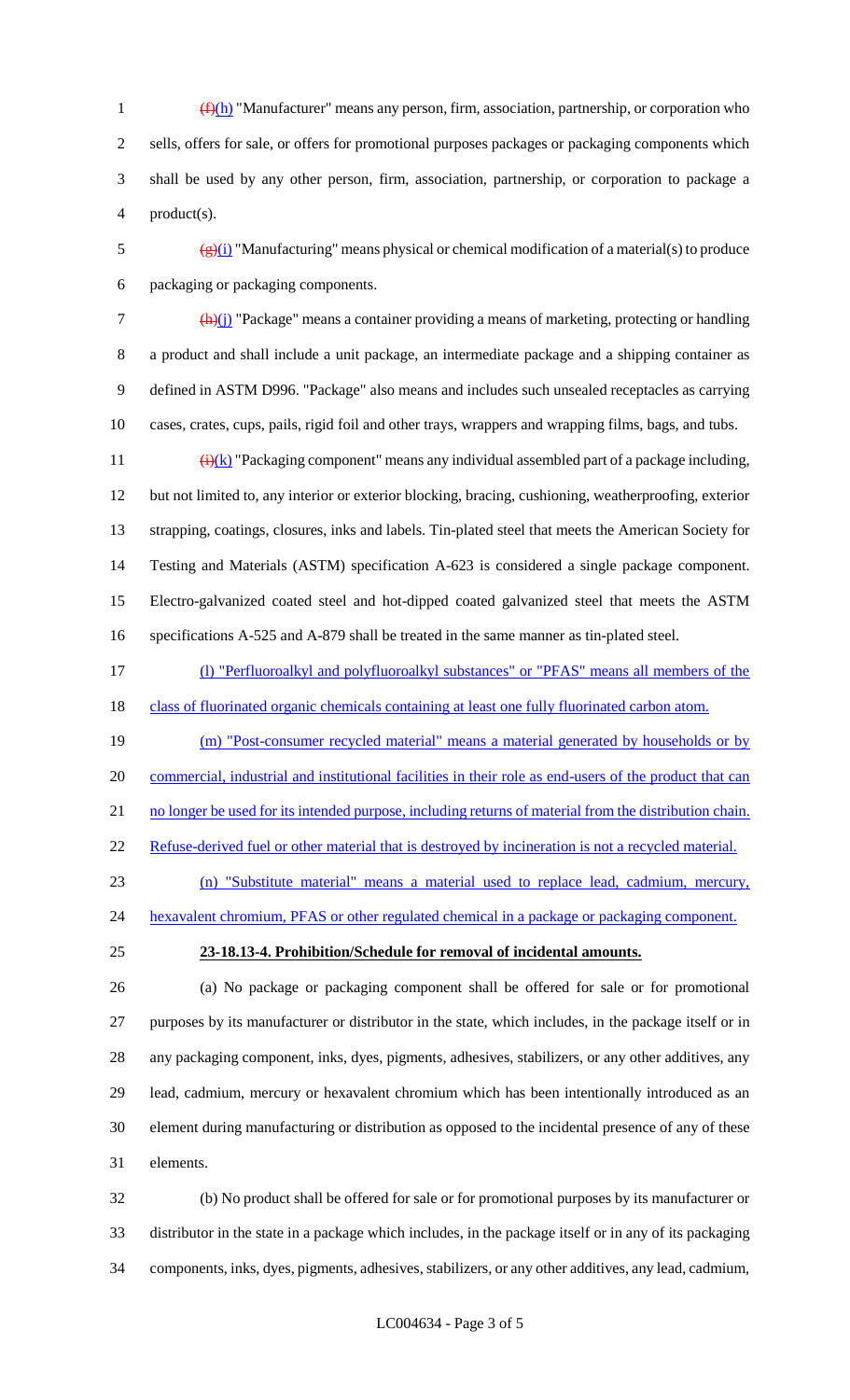mercury or hexavalent chromium which has been intentionally introduced as an element during manufacturing or distribution as opposed to the incidental presence of any of these elements.

 (c) The sum on the concentration levels of lead, cadmium, mercury and hexavalent chromium present in any package or packaging component shall not exceed 100 parts per million by weight (0.01%).

- (d) Effective January 1, 2024, no food package to which PFAS have been intentionally introduced during manufacturing or distribution in any amount shall be offered for sale or for
- promotional purposes by its manufacturer or distributor in the state. There shall be no detectable
- PFAS in any food package or food packaging component.
- (e) No substitute material used to replace a chemical regulated by this chapter in a package

11 or packaging component may be used in a quantity or manner that creates a hazard as great as or

- 12 greater than the hazard created by the chemical regulated by this act. The certificate of compliance
- 13 required by § 23-18.13-6 shall require an assurance to this effect.
- (f) Interstate clearinghouse. The department is authorized to participate in the
- establishment and implementation of a regional or national, multi-state clearinghouse to assist in
- 16 carrying out the requirements of this chapter and to help coordinate reviews of the regulatory
- applicability, certificates of compliance, education and outreach activities, and any other related
- 18 functions. The clearinghouse may also maintain reports on the effectiveness of the program,
- certificates of analysis and compliance for product packaging.
- SECTION 2. Chapter 23-18.13 of the General Laws entitled "Toxic Packaging Reduction
- Act" is hereby amended by adding thereto the following section:
- **23-18.13-13. Sunset.**
- 23 The provisions of  $\S$  23-18.13-3(g)(3) shall sunset on July 1, 2027.
- SECTION 3. This act shall take effect upon passage.

======== LC004634 ========